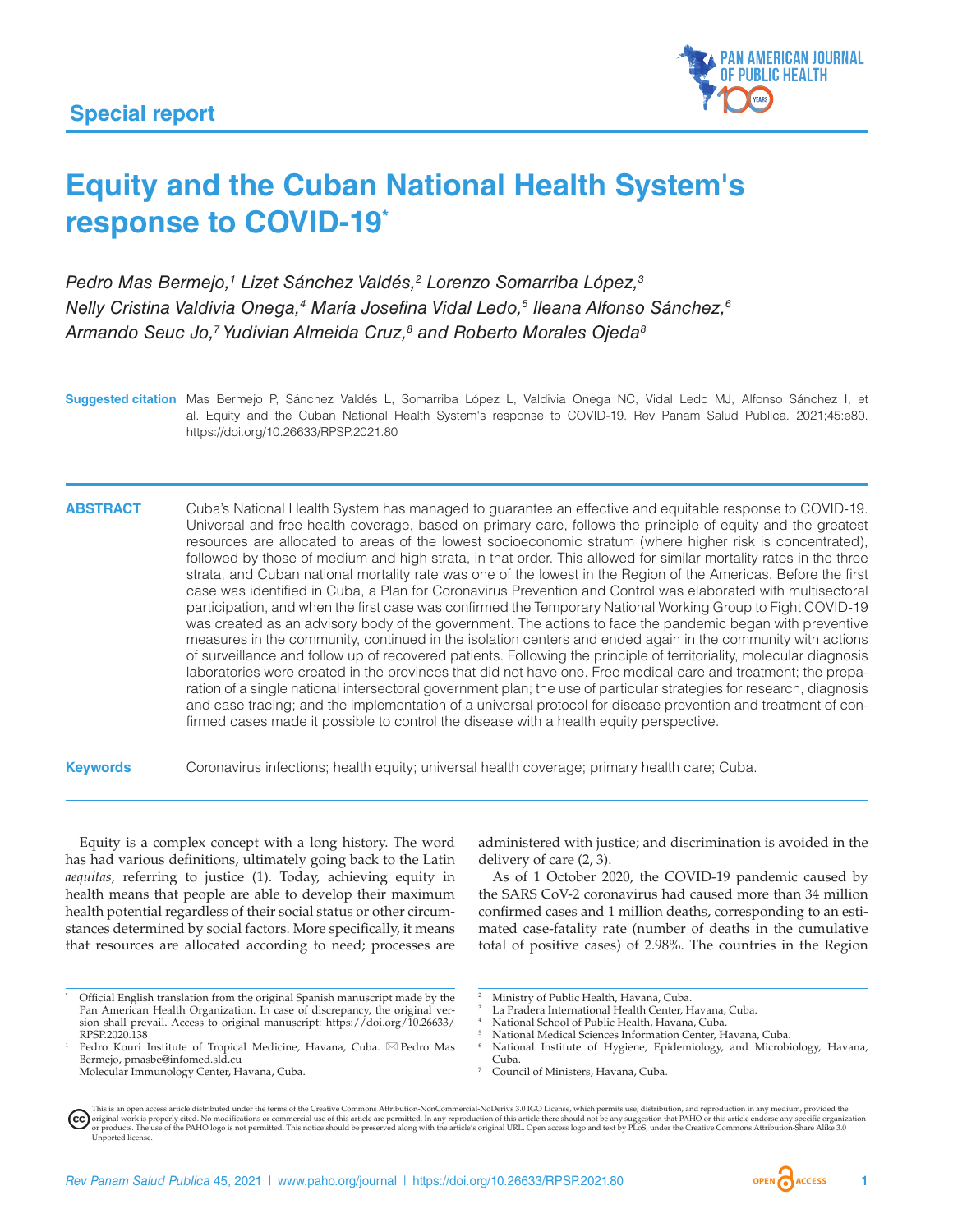of the Americas had reported more than 16 million confirmed cases and more than 560 000 deaths, for a case-fatality rate of 3.33%. This onslaught has severely tested the capacity of health systems throughout the world (4).

Addressing this pandemic requires not only adequate hospital and laboratory infrastructure but also health systems that have sufficient health personnel and equipment to trace confirmed cases and at the same time treat the excessive number of patients. Meanwhile, as with other infectious diseases, inequities are aggravating both the transmission of COVID-19 and the severity with which it is assailing the poorest societies (5). Thus, the consequences of the disease are disproportionally affecting vulnerable groups and those who suffer from discrimination. Faced with this reality, the Pan American Health Organization (PAHO) has appealed to the countries of the Region to focus on the equity perspective and the factors of gender, ethnic characteristics, and human rights in their responses to COVID-19 (6).

For Cuba, equity, social justice and the promotion of social and human development are basic pillars of social policy (7) enshrined in the Constitution of the Republic, which also emphasizes that public health is the right of all people and that the State is responsible for guaranteeing free access to quality health care, protection, and rehabilitation services (8).

In a recent process of updating the Cuban economic model, major changes in the health sector have involved redefining functions and structures at all levels of care throughout the country (9, 10). This initiative has produced a service organization that has proven to be capable of addressing disasters and extraordinary situations—in particular, the COVID-19 pandemic.

As of 1 October 2020, Cuba had recorded a total of 5 670 confirmed cases. Of this number, 5 078 of the patients had recovered, 518 were still hospitalized, and 122 people who tested positive for SARS-CoV-2 had died, representing a case-fatality rate of 2.15, one of the lowest in Latin America (4).

The present study aims to show how the Cuban National Health System (known by its Spanish acronym, SNS) has been able to ensure an effective and equitable response to COVID-19.

### **EQUITY IN THE PRIMARY CARE-BASED HEALTH SYSTEM**

In the Cuban SNS, equity is taken as a premise for ensuring that health care is efficient and meets the needs of society based on the principles of free and effective access to services, disease prevention, strong community participation, and intersectorality. It is a centralized system in normative and methodological terms, but it is decentralized in the execution of its programs and actions, which incorporate up-to-date scientific and technological advances. It also engages in international cooperation with countries that need and request it (11).

Universal SNS coverage is based on the primary health care (PHC) strategy and on a single integrated public model with service delivery networks organized by levels of care and by policies and programs that focus on epidemiology, environmental health, and medical care. Within this network, actions are coordinated and public health functions are fulfilled based on the determinants that affect the health status of the population. Both within the sector and at the social level, emphasis is placed on health promotion and disease prevention, always bearing in mind the principle of intersectorality (12).

Another strength of the SNS is its programmatic approach, which makes it possible to spell out the steps for leading patients through the service network within each region. The staff of 479 623 health workers, distributed across the three levels of care, are interconnected through a referral and back-referral system. At the center is the family doctor, who follows each patient, receiving ongoing updates, as he or she goes through the network (13).

Thus, the primary care system, based on community family medicine clinics, is linked to the second level of care, which has 150 municipal hospitals that offer all the specialties, including 110 hospital intensive care units. The third level of care consists of 12 specialized research institutes that also provide care. All citizens have free access to all these health facilities, from primary care to the highest degree of specialization at the third level of care. Together, these institutions function as part of an overall process of regionalization of the services, both geographically and in terms of specialized care, thus representing a true expression of equity in terms of access and opportunities (13).

Among other key processes, the Cuban family medicine model includes dispensation and ongoing oversight and analysis of the health situation, which makes it possible to identify individuals and families in vulnerable circumstances. In this important way, the model defines the needs for resources to improve the health of the community. The family doctor and the nurse, through their authority and their connections with local government leaders and community organizations, have the opportunity to modify behaviors and affect the perception of risk in the population under their care. At the same time, there are also cultural and socioeconomic differences within the country that make for geographic variations in living conditions. In earlier studies (14), Cuba's 15 provinces and the Isla de la Juventud Special Municipality were classified according to the following three strata based on the Living Conditions Index: lower (<0.40), intermediate (0.41–0.55), and high (>0.55). Specifically, the country's eastern provinces (Las Tunas, Holguín, Granma, Santiago de Cuba, and Guantánamo) are in the low stratum, while some of the provinces in the western and central parts (Pinar del Río, Mayabeque, Matanzas, Villa Clara, and Sancti Spíritus) are in the intermediate stratum, and the rest (Artemisa, La Habana, Cienfuegos, Ciego de Ávila, Camagüey, and the Isla de la Juventud Special Municipality) are in the high stratum.

The SNS constantly works to develop its human resources and improve its services. This effort has made it possible to steadily improve the main health indicators and the health status of the population (15). In keeping with the principle of equity, it allocates the largest proportion of human and material resources to the lowest stratum, where health risks are most concentrated, followed by the intermediate and the high strata, in that order. When it comes to COVID-19, however, Table 1 shows that transmission of the disease has mainly affected the highest stratum, which includes the national capital.

### **PREPARATIONS TO TACKLE COVID-19 IN CUBA**

In January 2020, the Cuban Government, working through the Ministry of Public Health with the participation of all the affected social and economic sectors, established a Temporary National Working Group to Fight COVID-19 and launched a major government effort to mobilize the needed scientific, technological, and professional capacity to tackle the pandemic. The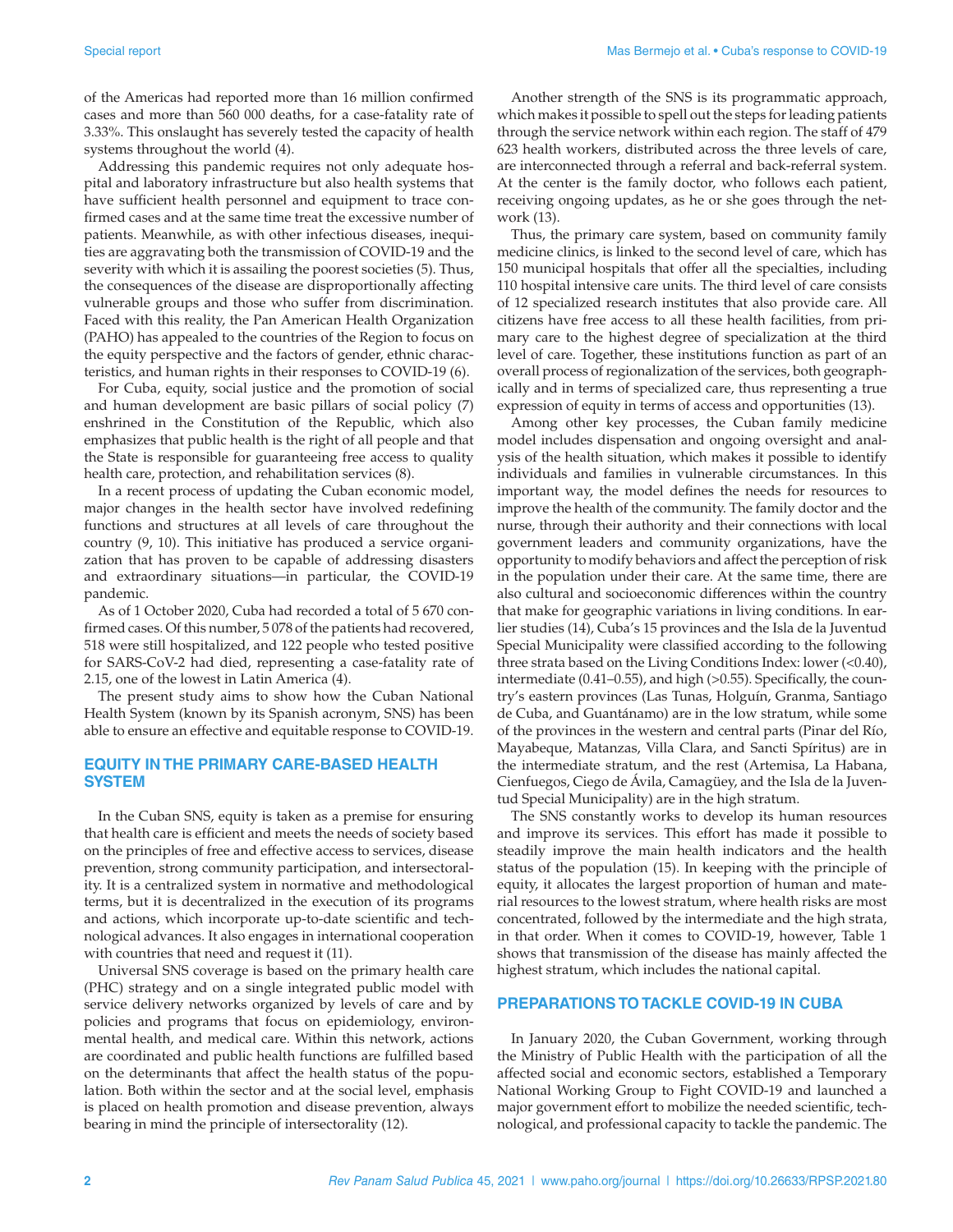#### **TABLE 1. National COVID-19 statistics by strata, Cuba, as of 1 October 2020**

| Stratum <sup>a</sup> | <b>Population</b> | Doctors per 100 000 Tests performed b<br><b>population</b> |         | <b>Confirmed cases</b> |        | Contacts studied COVID-19-positive COVID-19-positive<br>contacts <sup>f</sup> | deaths |
|----------------------|-------------------|------------------------------------------------------------|---------|------------------------|--------|-------------------------------------------------------------------------------|--------|
| High c               | 4 335 512         | 71.2                                                       | 478 106 | 4603                   | 72 660 | 5.4                                                                           | 88     |
| Medium <sup>d</sup>  | 2928959           | 75.9                                                       | 83 295  | 761                    | 18 600 | 4.3                                                                           | 24     |
| Low <sup>e</sup>     | 3 937 082         | 93.9                                                       | 59 779  | 306                    | 11 457 |                                                                               | 10     |

*Source:* Own preparation.

a Strata based on the Living Conditions Index: low (<0.40); intermediate (0.41–055); high (>0.55) (14).

ª Real-time polymerase chain reaction (RT-PCR) test.<br>? Provinces of Artemisa, La Habana, Cienfuegos, Ciego de Ávila, and Camagüey and the Isla de la Juventud Special Municipality.<br>ª Provinces of Pinar del Río, Mayabeque, M

e Provinces of Las Tunas, Holguín, Granma, Santiago de Cuba, and Guantánamo.

f Average per confirmed case.

details were embodied in a Plan for Coronavirus Prevention and Control (16), which sets forth policies on governance, communication, and science and technology while also taking care to guarantee equity in applying public health measures as part of the strategies for addressing the task. Furthermore, under the Plan, human and material resources were put in place to accompany implementation and any adjustments needed to meet this challenge (17).

When the first imported cases appeared in March, decisions and action plans were implemented in every economic sector. At the same time, defense councils were called up in all the country's territories at the national, provincial, and municipal levels with an across-the-board mandate to emphasize an intersectoral approach. The job of these defense councils is to coordinate strategies and actions in the event of natural disasters, epidemics, and other extraordinary events that affect the community. In this case, they were tasked with coordinating and overseeing the missions and measures taken in each entity and community to shore up health promotion (information, education, and communication), encourage social distancing, monitor borders, mitigate risk factors, and ensure protection of the most vulnerable populations (18).

On 20 March, nine days after detection of the first imported cases, which came from Europe, the government announced new measures for tackling COVID-19 and mobilized the Temporary National Working Group to Fight COVID-19. The mission of this expert task force—made up of academics, other university specialists, and representatives of research centers and health care services—has been to provide advice and to collaborate with the government's top echelons in identifying the magnitude and spread of the disease in the country, the risks it poses, and its severity. The group has also provided criteria for assessing interventions, planning the use of resources, and analyzing the epidemiological situation in Cuba and in the international context. In addition, it has collaborated on the analysis and proposal of measures for combating the disease, the modeling of scenarios, and the creation of an interactive dashboard for monitoring and controlling the epidemic (19-21).

With a view to ensuring equitable access to all information about the epidemiological situation, a system was established to communicate the most recent updates to the population. Since 11 March, when the first imported cases were detected, the mass media and social networks have broadcast daily reports from the Ministry of Health's National Director of Epidemiology, as well as prime-time televised segments, such as the "Roundtable Program," with the participation of the Minister of Public Health and other ministry officials, scientists, and high-ranking government leaders (22).

#### **ACTIVE CASE FINDING, DIAGNOSIS, CONTACT TRACING, AND ISOLATION**

Active case finding was entrusted to the basic health teams structures at the primary care level consisting of doctors, nurses, and specialists, with added support from students and teachers at the country's medical and health science schools, who incorporated these activities into their regular academic and continuing education programs. This ongoing systematic contact with the community facilitated the early and timely detection of positive cases, with or without symptoms, as well as efforts to track the epidemiological chain of transmission. Operations were strengthened at the primary care level (integrated into the rest of the system) through training and additional human resource development, making it possible to take immediate action, incorporate epidemiological search skills to identify direct contacts and vulnerable individuals, increase capacity to motivate and incorporate the community as the target for these measures, and manage service operations. These were all key steps toward achieving social effectiveness and meeting the needs of the population in the midst of a highly complex situation.

Use of the real-time polymerase chain reaction (RT-PCR) test was essential for confirming cases. Administration of these tests increased as the epidemic gained momentum, with a relatively uniform distribution across most of the regions. The main exception was the capital, which was the epicenter of the epidemic from the outset (Figure 1).

Initially, three laboratories were performing RT-PCR tests, one in each region of the country: in Havana, for the western provinces (Pinar del Río, Artemisa, Mayabeque, La Habana, and Matanzas provinces and Isla de Juventud Special Municipality); in Villa Clara, for the central provinces (Villa Clara, Cienfuegos, Sancti Spíritus, Ciego de Ávila, and Camagüey); and in Santiago de Cuba, for the eastern provinces (Las Tunas, Holguín, Granma, Santiago de Cuba, and Guantánamo). Later, as the epidemiological situation became more complicated in the western region, additional laboratories were set up in La Habana Province. It was also decided to develop a nationwide diagnostic network with the goal of having a molecular biology laboratory in each province. Existing laboratories were instructed to operate in shifts around the clock; their equipment was upgraded; and diagnostic capacity was increased through training programs. These measures enabled each province to process as many tests as it needed, depending on its epidemiological situation. Between 11 March and 30 September 2020, a total of 621 180 samples were analyzed (55 410 tests per million population).

For each confirmed case in the country, first- and seconddegree contacts were identified and isolated. All were tested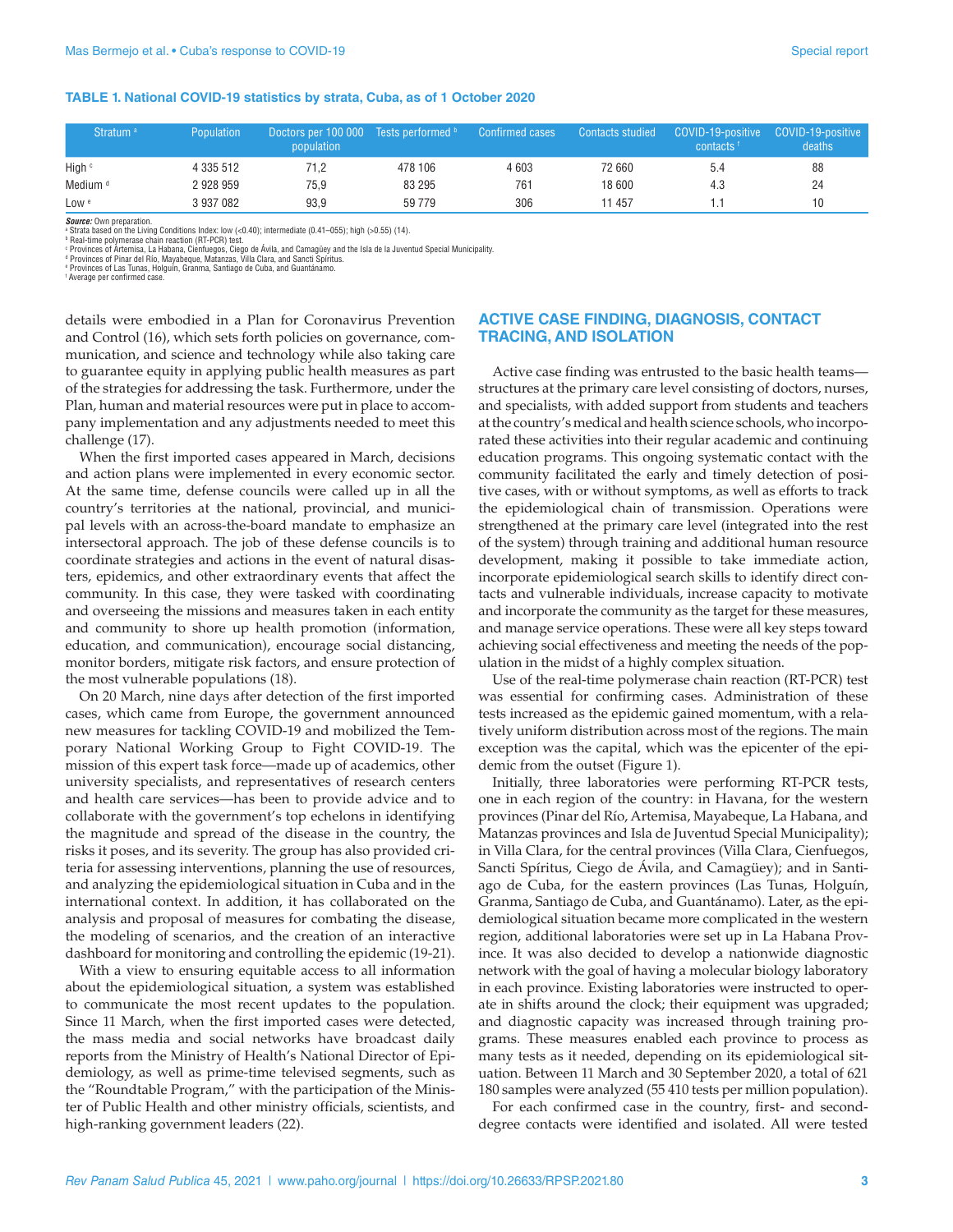

# FIGURE 1. Distribution of confirmed COVID-19 cases and number of PCR ª tests administered by Living Conditions Index strata,<br><sup>b</sup> Cuba, 1 October 2020

 $s$ : Own preparation based on data from: <https:ltcovid19cubadata.github.iof#cuba> <sup>a</sup> RT-PCR: real-time polymerase chain reaction tests.

b Strata based on the Living Conditions Index: low (<0.40); intermediate (0.41–055); high (>0.55) (14); see further information in footnotes to Table 1.

for possible SARS-CoV-2 infection. As the situation continued to evolve, an intersectoral effort was mounted to set up new health care facilities apart from the regular health system's existing facilities in all the provinces and Isla de la Juventud Special Municipality. In total, the following additional facilities were made available: 1 103 new beds in centers designed to care for low-risk suspected cases, 3 636 beds in surveillance centers for contacts of confirmed cases, and 4 039 beds in centers for monitoring travelers. A suspected case was defined as any person presenting a clinical manifestation suggestive of COVID-19, including fever, dry cough, gradually increasing shortness of breath or other respiratory symptom, weakness, general malaise, headache, diarrhea, or loss of sense of smell or taste. In this way, it was possible to deploy additional service infrastructure without overtaxing the regular health system (22).

In addition, to study the extent to which the disease has spread in the country, a seroprevalence survey was initiated in all the provinces, including municipalities that may not have reported any positive cases. The project calls for studying a representative sample of the population based on testing approximately 4 000 individuals and 1 400 households. It is being conducted in four stages and is yet to be completed.

#### **PREVENTION OF INFECTION AND CARE OR CONFIRMED PATIENTS**

Confirmed patients were hospitalized until their RT-PCR test was negative for COVID-19, following which they were quarantined at home for 14 days under surveillance by the family medical doctor. All received the protocol adopted in Cuba for treating the disease (23). There is a single standard protocol and it is applied nationwide. In other words, it is used in all health institutions in the country and at all levels of care. However, it is flexible in that it can be adapted to the clinical status of each patient and the disease's evolution. It is regularly updated as new scientific evidence on SARS-CoV-2 becomes available in Cuba and the rest of the world.

The priorities under the Cuban protocol are preventing infection, controlling the disease, ensuring the best possible case management, and protecting health workers and the population. As shown in Figure 2, actions aimed at tackling the pandemic in Cuba start first with preventive measures at the community level. At the next level, isolation centers are set up for suspected cases, contacts of individuals with confirmed or suspected cases, and travelers arriving in the country are monitored. Finally, the process circles back to the community with measures for the surveillance and follow-up of recovering patients.

Active house-to-house searching for suspected cases and testing of all case contacts have been key characteristics of the Cuban strategy for dealing with the epidemic. This approach has ensured more timely care, before complications start to develop. The groups at greatest risk in the Cuban population are the same as those reported in the international literature: people living in institutions, seniors 60 years and older, and those under 60 with chronic health conditions, the most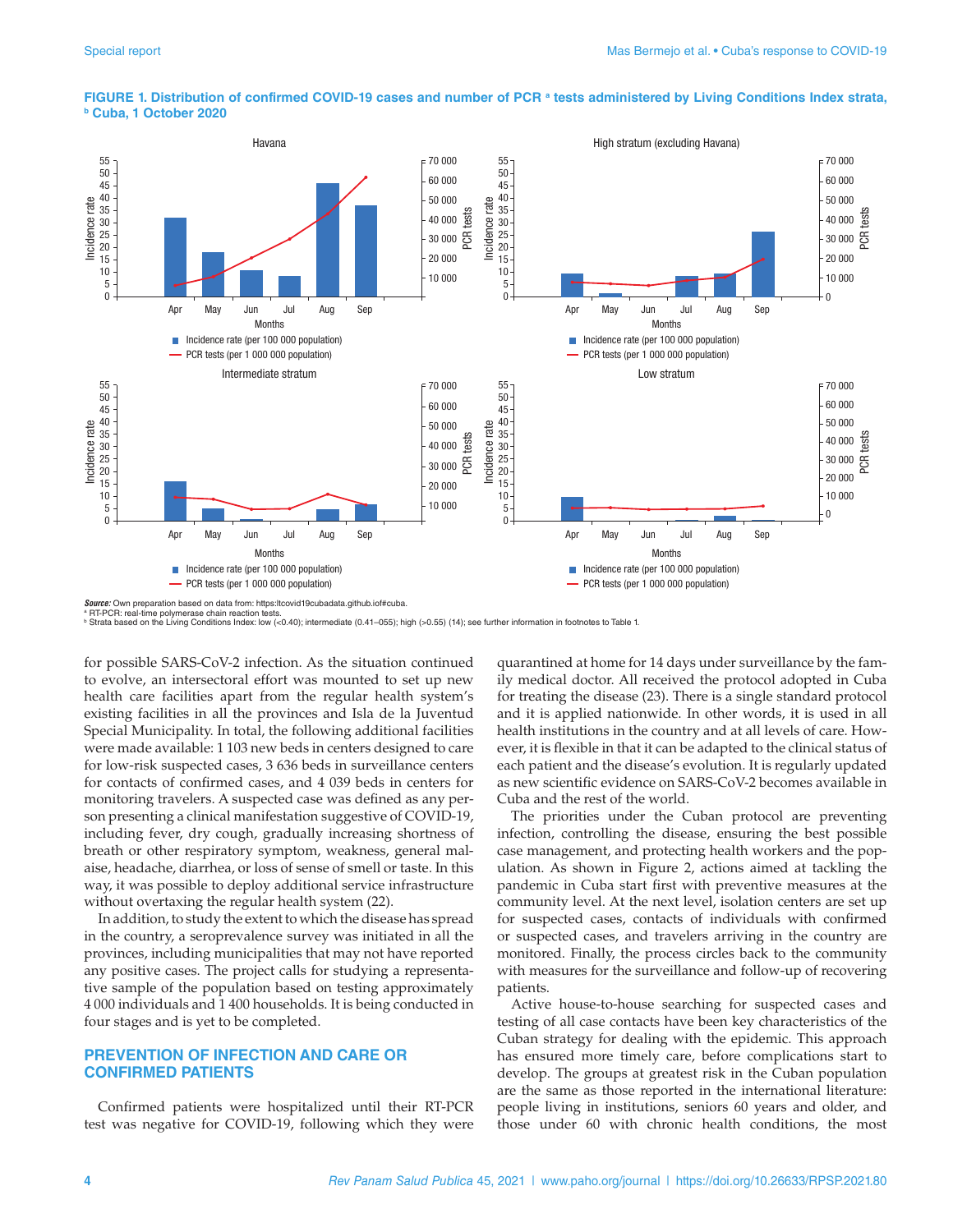

#### **FIGURE 2. Preventive and therapeutic measures adopted, from case detection to recovery of confirmed COVID-19 cases, Cuba, 2020a**

*Source:* Prepared by the Science and Technology Directorate, Ministry of Public Health. From: Presentation by the Temporary National Working Group, 8 October 2020. ª The upper row corresponds to the target population in each phase; the blue strip shows the goal for this population, and the lower rows indicate the preventive and therapeutic measures adopted.<br>ª Based mainly on medicine

frequent of which are high blood pressure, diabetes mellitus, coronary heart disease, chronic obstructive pulmonary disease, and chronic kidney failure (24).

During the period from the start of the pandemic until 1 October, a total of 625 COVID-19 cases were detected in the population under 18 years old. The age-specific incidence rate increased significantly, from 22.4 per 100,000 infants under 1 year old to 33.19 per 100 000 adolescents aged 15 to 18 (*p* = 0.02). Although this increase was higher than levels reported internationally (25), in most of the children the disease ran its course either asymptomatically or without complications. The high number of cases detected in the pediatric age group in Cuba may be related to the extensive case finding being conducted in the country and to the priority that the SNS assigns to its Maternal and Child Care Program. Cuba has established a surveillance system to raise the awareness of risk and promote early diagnosis of multisystem inflammatory syndromes and Kawasaki disease. This system made it possible to detect two children with these complications, both of whom were treated promptly and have recovered.

All diagnosed patients receive treatment free of cost in all the health institutions in the country. Most of the medicines (14 of the main 18 used) are produced nationally. The Cuban biotechnology industry has been responsible for guaranteeing access to all the products listed in the Cuban protocol, including innovative therapies that have proven to be effective in keeping patients from developing the more serious forms of the disease (26-30).

#### **MAIN RESULTS AND CURRENT SITUATION**

From the outset, the actions taken by the Cuban Government have focused on an intersectoral approach aimed essentially at mitigating the effects of the disease and interrupting the transmission of COVID-19. All these actions have been taken

simultaneously and uniformly in all the provinces of the country through local governments and institutions.

Later, as the epidemic evolved, these measures were gradually "de-escalated," territory by territory. The Temporary National Working Group has been responsible for approving these changes, always following established criteria applied equally to all the provinces, thus demonstrating an example of equity in management of the epidemic by the central government and in the country's political direction.

The outcomes reported above are reflected in the Oxford COVID-19 Government Response Tracker (OxCGRT), also known as the Oxford Stringency Index, a tool developed by that Oxford University to assess the degree of government restrictiveness in the response to COVID-19 (31). As shown in Figure 3, the measures adopted Cuba in response to the epidemiological pattern of the disease were kept in place for one additional month. During that period, Cuba met the criteria for the highest rating on the scale. Thereafter, the measures were gradually relaxed, depending on the specific situation in each territory. When an increase in transmission was detected in early August, they were reinforced.

The heterogeneous evolution of the epidemic in the provinces is mainly attributable to factors affecting transmission of the virus, such as degree of urbanization, population density, and greater or lesser mobility in the respective territories, and not because greater priority was given to one territory over another. This explains why "de-escalation"—and even in some instances "re-escalation"—of the measures exhibited a different pattern in the capital and surrounding areas compared with the rest of the country.

It should be emphasized that the case-fatality rates recorded in Cuba are similar to the three strata identified above: (low: 2.73; intermediate: 1.84, and high: 2.01; *p* = 0.80). These results reflect not only the quality of the treatment protocols used but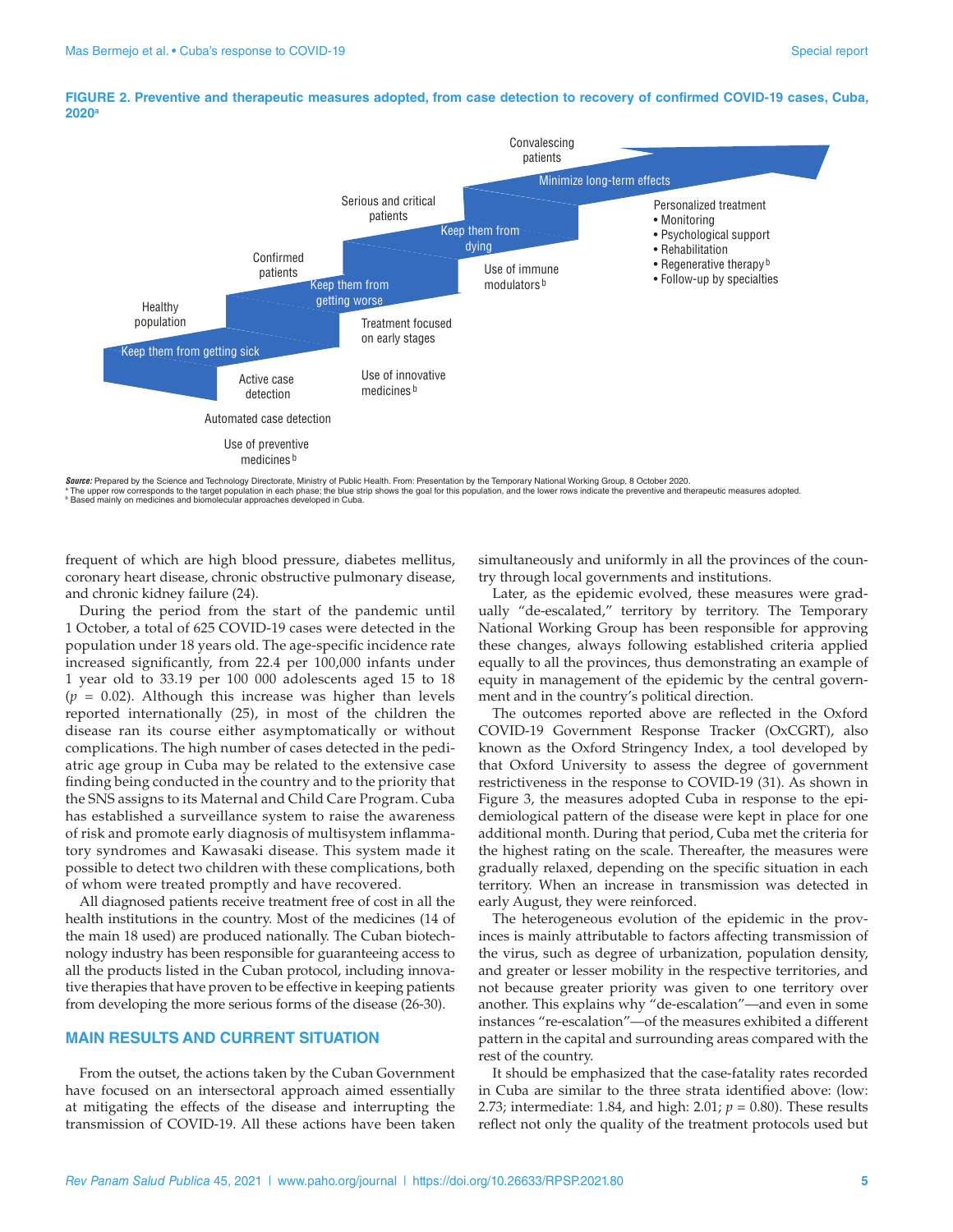also the fact that their application has been uniform in all the country's territories.

To achieve sustainability and maintain equity in the control and treatment of COVID-19, it was—and continues to be essential to provide the entire SNS network with diagnostic supplies for RT-PCR testing, medicines, equipment, and personal protective gear, among other resources. The challenge of coming to grips with the pandemic arose at a time when Cuba was also subjected to a tightening of the economic and financial embargo imposed by the Government of the United States of America, which prohibited financial resources from entering the country and blocked the importation of medicines and other necessary items for combating the pandemic. This situation posed an enormous additional obstacle that the country had to overcome in order to maintain conditions of equity as it was facing a critical epidemiological and health care scenario and the urgency of combating the pandemic (17).

As to the behavior of COVID-19 in the country, after transmission peaked in mid-April, with an incidence rate of 6.49 cases

per 100 000 population, by the end of July the disease was briefly under control. However, in September the number of confirmed cases began to climb again, reaching a new peak of 7.43 cases per 100 000 population. The subsequent decline in the incidence rate and control of transmission are evidence that the Cuban SNS has the capacity to deal with the next challenge: a persistent disease with recurring outbreaks; in other words, a period during which we have to learn to live with the disease and face challenges related to international health control, isolation of contacts at the primary care level, and acquisition and administration of a vaccine at population scale. At the time of this article's publication, Cuba is in the process of developing several candidate vaccines, two of which are already in human clinical trials.

Cuba's experience has enabled the country to find solutions to problems and obstacles as they have arisen. This learning process in response to the challenges has led to a series of measures that have made it possible to bring the pandemic under control in Cuba. It has also provided lessons that will be useful in other similar contexts (Table 2).



FIGURE 3. Incidence of confirmed COVID-19 cases and Oxford Stringency Index,<sup>a</sup> Cuba, 11 March-30 September 2020

*Source:* Own preparation based on data from: <https:ltcovid19cubadata.github.iof#cuba><br>ª The Oxford Stringency Index, or COVID-19 Government Response Tracker, assesses the degree of severity or restrictiveness of governmen

### **TABLE 2. Lessons learned during control and management of the COVID-19 pandemic, Cuba, 2020**

| <b>Dimensions</b>               | <b>Challenges</b>                                                                                       | <b>Actions taken</b>                                                                                                                                                                                                                                                                                                                                                                                                                                                                                  |
|---------------------------------|---------------------------------------------------------------------------------------------------------|-------------------------------------------------------------------------------------------------------------------------------------------------------------------------------------------------------------------------------------------------------------------------------------------------------------------------------------------------------------------------------------------------------------------------------------------------------------------------------------------------------|
| Preparedness                    | Spread of the SARS-CoV-2 epidemic throughout the<br>world, as reported by the World Health Organization | • Expression of political will by the Government to confront and control the disease<br>• Development of Plan for Coronavirus Prevention and Control<br>• Creation of Temporary National Working Group to Fight COVID-19 based on intersectoral<br>action<br>• Development of communication policies, including the use of mass media and social<br>networks to share messages with the population<br>• Adjustments in the allocation of existing material resources<br>• Training of human resources |
| Epidemiological<br>surveillance | Facing an unknown disease                                                                               | • Deployment of the Epidemiological Surveillance System with key elements for risk identi-<br>fication<br>• Promotion of community participation, social mobilization, and behavior modification for<br>prevention and control of the disease                                                                                                                                                                                                                                                         |

(*continued*)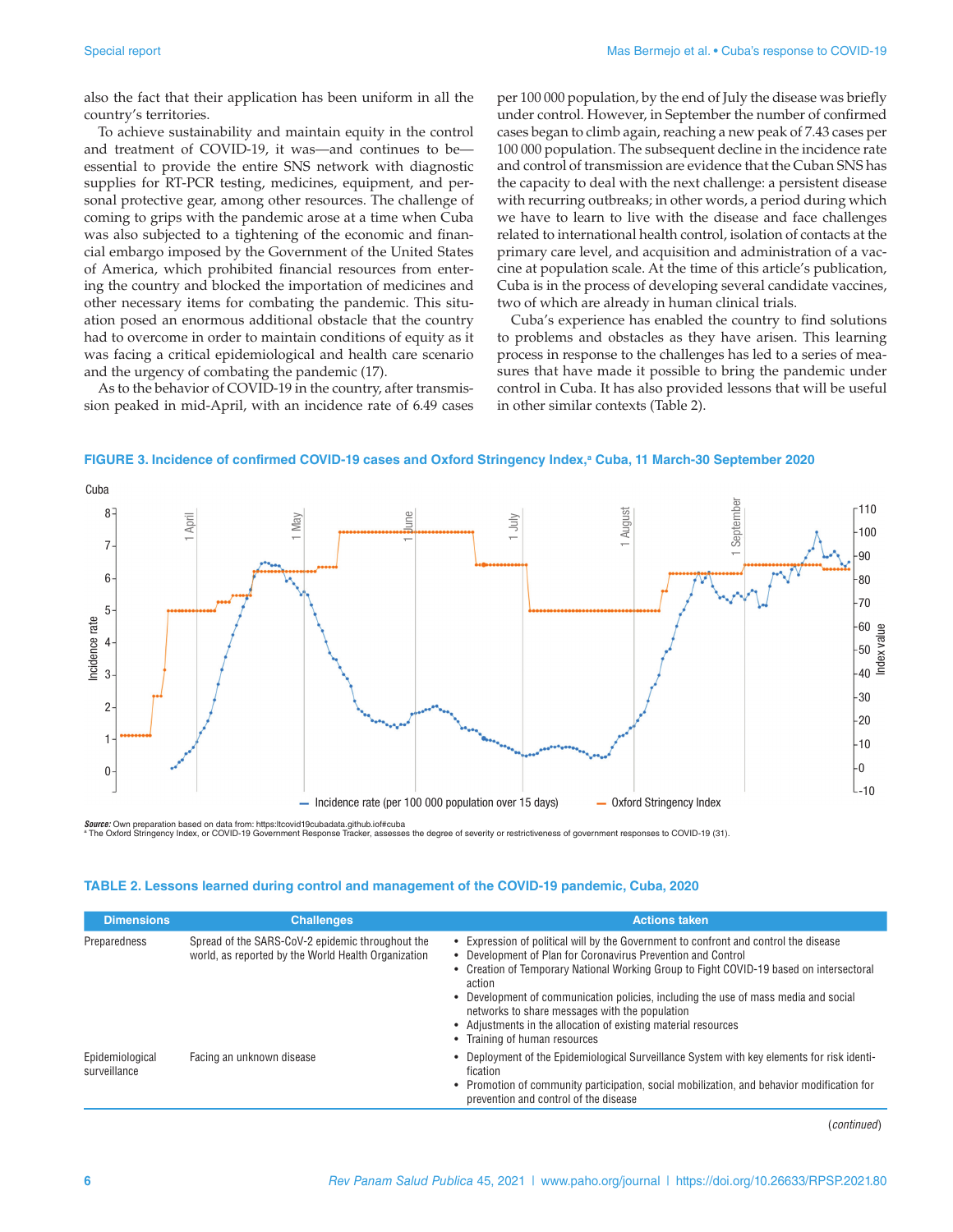#### **TABLE 2. Lessons learned during control and management of the COVID-19 pandemic, Cuba, 2020 (***continued***)**

| <b>Dimensions</b>            | <b>Challenges</b>                                                                                     | <b>Actions taken</b>                                                                                                                                                                                                                                                                                                                                                                                                                                                                                                                                                                                                                                                                       |
|------------------------------|-------------------------------------------------------------------------------------------------------|--------------------------------------------------------------------------------------------------------------------------------------------------------------------------------------------------------------------------------------------------------------------------------------------------------------------------------------------------------------------------------------------------------------------------------------------------------------------------------------------------------------------------------------------------------------------------------------------------------------------------------------------------------------------------------------------|
| Active case finding          | High transmissibility of the virus<br>Lack of knowledge regarding seroprevalence in the<br>population | • Mobilization of the primary care system with added support from medical students<br>Early detection through tracking; isolation of positive cases and their contacts<br>Identification of severe forms of the disease and vulnerable groups with preexisting<br>conditions                                                                                                                                                                                                                                                                                                                                                                                                               |
| Diagnostic tests             | Novelty and cost of diagnostic testing for SARS-CoV-2                                                 | Establishment of a molecular biology laboratory network for molecular diagnosis using re-<br>$\bullet$<br>al-time polymerase chain-reaction (RT-PCR) testing                                                                                                                                                                                                                                                                                                                                                                                                                                                                                                                               |
| <b>Biosafety</b>             | Elevated risk due to form of transmission (airborne<br>and by contact) and its high transmissibility  | Development of protocols and provision of biosafe environments and protective equipment<br>$\bullet$<br>for health personnel                                                                                                                                                                                                                                                                                                                                                                                                                                                                                                                                                               |
| Therapeutic<br>interventions | Need for specific and precise treatments                                                              | • Creation of preventive and therapeutic models and protocols<br>• Development of first-line medicines within the country                                                                                                                                                                                                                                                                                                                                                                                                                                                                                                                                                                  |
| Case fatality                | Need to keep people from getting sick, suffering from<br>complications, or dying                      | Establishment of research-based preventive and therapeutic measures with a view to<br>keeping the healthy population from getting sick; if they get sick, keeping their illness<br>from getting worse; if it does get worse, keeping them from dying; and if they do not die,<br>keeping them from having long-term effects<br>Establishment of behavior- and treatment-related standards according to a protocol that<br>$\bullet$<br>specifies the steps to take at each point in the evolution of the disease<br>• Engagement of the Cuban biomedical and biotechnological industry in the development and<br>application of innovative disease-specific drugs, equipment, and vaccines |
| Equity                       | Need for health services to be equitable while not<br>becoming overtaxed                              | • Arrangements to ensure that all services, including prevention, diagnosis, isolation, hospi-<br>talization, and intensive care, are free of cost and universally available<br>Intersectoral and community-level outreach in support of all actions<br>• Readaptation and enhanced capacity of the health services<br>Diagnostic tests free of cost for the entire at-risk population<br>• Control and active follow-up of confirmed and suspected cases                                                                                                                                                                                                                                  |

*Source:* Own preparation.

#### **CONCLUSIONS**

The organization of Cuba's SNS and the effectiveness of its response to COVID-19 have been based on the premise of guaranteeing equity in health systems and providing services that are accessible and free of cost to all citizens. Since these conditions were already in place before the pandemic reached Cuba, it was possible to tackle COVID-19 in the country with positive results starting from day one of the pandemic. This experience has also provided numerous lessons that have enriched its strategy for dealing with other extreme situations using the same key elements: development of a single nationwide plan, use of specific research strategies, diagnosis and contact tracing, implementation of a single protocol for the treatment and management of confirmed cases, and a government-wide and intersectoral response. These elements have made it possible to control the disease in Cuba while also upholding the principle of equity in health.

**Authors' contributions.** PMB ([https://orcid.org/ 0000-0002-](https://orcid.org/ 0000-0002-5350-657X) [5350-657X](https://orcid.org/ 0000-0002-5350-657X)), LSV ([https://orcid.org/0000-0001-7747-1052\)](https://orcid.org/0000-0001-7747-1052), MVL ([https://orcid.org/0000-0002-0293-5999\)](https://orcid.org/0000-0002-0293-5999), ASJ ([https://orcid](https://orcid​.o​rg/0000-0002-2231-0822) [.org/0000-0002-2231-0822](https://orcid​.o​rg/0000-0002-2231-0822)), and RMO ([https:// orcid.org/0000-](https:// orcid.org/0000-0001-9251-7127) [0001-9251-7127\)](https:// orcid.org/0000-0001-9251-7127) conceived the original study. LSL [\(https://](https://orcid.org/0000-0002-9399-7238) [orcid.org/0000-0002-9399-7238](https://orcid.org/0000-0002-9399-7238)) and YAC (https:// [orcid.org](orcid​.org)

/0000-0002-2345-1387) collected the data. LSV, YAC, MVL, ASJ, PMB analyzed and interpreted the results. PMB, LSV, MVL, CVO [\(https://orcid.org/0000-0003-0276-6264](https://orcid.org/0000-0003-0276-6264)) and IAS [\(https://orcid.org/0000-0003-2296-5041](https://orcid.org/0000-0003-2296-5041)) wrote the manuscript and reviewed the literature. All authors read and approved the final version of the manuscript.

**Acknowledgments.** The authors wish to express their thanks to the editor and the reviewers for their comments, which made it possible to improve the manuscript. They also want to thank Daniel González and Lisset López for information on vulnerability, risks, and the case management protocol for cases in adults and pediatric patients, respectively.

**Conflict of interests.** The authors do not declare any conflict of interests, although they have participated in development of the strategies analyzed in the article.

**Funding.** This study did not receive any funding.

**Disclaimer.** Authors hold sole responsibility for the views expressed in the manuscript, which may not necessarily reflect the opinion or policy of the *Revista Panamericana de Salud Pública / Pan American Journal of Public Health* or the Pan American Health Organization (PAHO).

#### **REFERENCES**

- 1. Sánchez P. Ética nicomáquea, ética eudemia*.* Madrid: Gredos; 1988 [accessed 18 July 2020]. Available from: [http://www.posgrado.](http://www.posgrado.unam.mx/filosofia/pdfs/Aristoteles__Etica-a-Nicomaco-Etica-Eudemia-Gredos.pdf) [unam.mx/filosofia/pdfs/Aristoteles\\_\\_Etica-a-Nicomaco-Etica-Eu](http://www.posgrado.unam.mx/filosofia/pdfs/Aristoteles__Etica-a-Nicomaco-Etica-Eudemia-Gredos.pdf)[demia-Gredos.pdf](http://www.posgrado.unam.mx/filosofia/pdfs/Aristoteles__Etica-a-Nicomaco-Etica-Eudemia-Gredos.pdf)
- 2. Equidad. <Significados.com>[Internet]; 2020 [accessed 18 July 2020]. Available from:<https://www.significados.com/equidad/>
- 3. España, Ministerio de Sanidad, Consumo y Bienestar Social. Equidad en salud y desigualdades sociales en salud [Internet]. Madrid: MSCBS; 2020 [accessed 18 July 2020]. Available from: [https://www.mscbs.gob.es/profesionales/saludPublica/](https://www.mscbs.gob.es/profesionales/saludPublica/prevPromocion/promocion/desigualdadSalud/EquidadSaludyDSS.htm) [prevPromocion/promocion/desigualdadSalud/Equidad](https://www.mscbs.gob.es/profesionales/saludPublica/prevPromocion/promocion/desigualdadSalud/EquidadSaludyDSS.htm) [SaludyDSS.htm](https://www.mscbs.gob.es/profesionales/saludPublica/prevPromocion/promocion/desigualdadSalud/EquidadSaludyDSS.htm)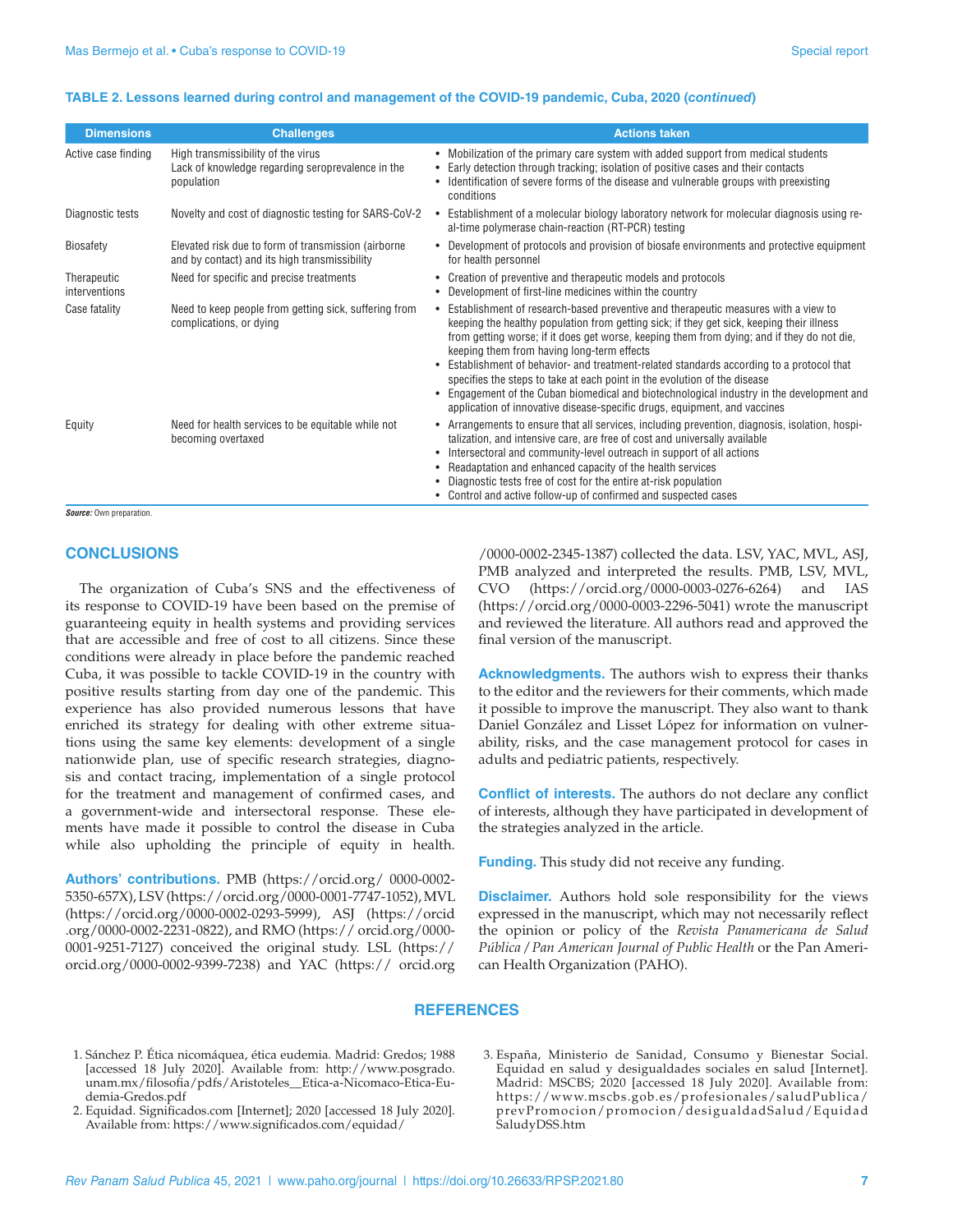- 4. Cuba, Ministerio de Salud Pública. Parte de cierre del día 1.o de octubre a las 12 de la noche. La Habana: MINSAP; 2020 [accessed 26 October 2020]. Available from: [https://salud.msp. gob.cu/](https://salud.msp. gob.cu/parte-de-cierre-del-dia-1-de-octubre-a-las-12-de-la-noche/) [parte-de-cierre-del-dia-1-de-octubre-a-las-12-de-la-noche/](https://salud.msp. gob.cu/parte-de-cierre-del-dia-1-de-octubre-a-las-12-de-la-noche/)
- 5. Shamasunder S, Holmes SM, Goronga T, Carrasco H, Katz E, Frankfurter R, et al. COVID-19 reveals weak health systems by design: Why we must re-make global health in this historic moment. Glob Public Health. 2020;15(7):1083−9 [accessed October 2020]. Available from: [https://www.tandfonline.com/doi/full/10.1080/1 7441692](https://www.tandfonline.com/doi/full/10.1080/1 7441692.2020.1760915) [.2020.1760915](https://www.tandfonline.com/doi/full/10.1080/1 7441692.2020.1760915)
- 6. Pan American Health Organization. Promoting health equity, gender and ethnic equality, and human rights in COVID-19 responses: Key considerations. Washington, DC: PAHO; 2020 [accessed 3 August 2020]. (OPS/EGC/ LEG/COVID-19-0001). Available from: <https://iris.paho.org/handle/10665.2/52058>
- 7. Zabala MC, Fundora G. Retos para la equidad social en el proceso de actualización del modelo económico cubano. Perf Cult Cubana. 2019;25:231−3 [accessed 18 July 2020]. Available from: [http://](http://www.perfiles.cult.cu/articulos/9%20Perfiles-num25-Zaba- la_M-d-C.pdf) [www.perfiles.cult.cu/articulos/9%20Perfiles-num25-Zaba- la\\_M](http://www.perfiles.cult.cu/articulos/9%20Perfiles-num25-Zaba- la_M-d-C.pdf)[d-C.pdf](http://www.perfiles.cult.cu/articulos/9%20Perfiles-num25-Zaba- la_M-d-C.pdf)
- 8. Cuba. Constitución de la República. Granma. 2019 April 9 [accessed 18 July 2020]. Available from: [http://www.granma.cu/file/pdf/](http://www.granma.cu/file/pdf/gaceta/Nueva%20Constituci%C3%B3n%20240%20KB-1. pdf) [gaceta/Nueva%20Constituci%C3%B3n%20240%20KB-1. pdf](http://www.granma.cu/file/pdf/gaceta/Nueva%20Constituci%C3%B3n%20240%20KB-1. pdf)
- 9. Morales R, Mas P, Castell-Florit P, Arocha C, Valdivia NC, Druyet D, et al. Transformaciones en el sistema de salud en Cuba y estrategias actuales para su consolidación y sostenibilidad. Rev Panam Salud Publica. 2018;42:e25 [accessed 18 July 2020]. Available from: <https://doi.org/10.26633/RPSP.2018.25>
- 10. Di Fabio HL, Gofin R, Gofin J. Análisis del sistema de salud cubano y del modelo de atención primaria orientada a la comunidad. Rev Cubana Salud Publica. 2020;46(2):e2193 [accessed 18 July 2020]. Available from: [http://www.revsaludpublica.sld.cu/index. php/](http://www.revsaludpublica.sld.cu/index. php/spu/article/view/2193/) [spu/article/view/2193/](http://www.revsaludpublica.sld.cu/index. php/spu/article/view/2193/)
- 11. Pérez B. La equidad en los servicios de salud. Rev Cubana Salud Publica. 2007;33(3) [accessed 4 August 2020]. Available from: <http://scielo.sld.cu/pdf/rcsp/v33n3/spu07307.pdf>
- 12. Castell-Florit P, Acevedo Martínez M, Vidal Ledo MJ. La intersectorialidad en Cuba es una fortaleza para el enfrentamiento a la COVID-19. Infodir. 2020;33:e836 [accessed 12 May 2020]. Available from: [http://](http://www.revinfodir.sld.cu/index.php/infodir/article/view/836/) [www.revinfodir.sld.cu/index.php/infodir/article/view/836/](http://www.revinfodir.sld.cu/index.php/infodir/article/view/836/)
- 13. Cuba, Ministerio de Salud Pública. Anuario Estadístico de Salud, 2019. La Habana: Dirección de Registros Médicos y Estadísticas de Salud; 2020 [accessed 12 May 2020]. Available from: [https://](https://files.sld.cu/bvscuba/files/2020/05/Anuario-Electr%c3%b3nico-Es-pa%c3%b1ol-2019-ed-2020.pdf) [files.sld.cu/bvscuba/files/2020/05/Anuario-Electr%c3%b3ni](https://files.sld.cu/bvscuba/files/2020/05/Anuario-Electr%c3%b3nico-Es-pa%c3%b1ol-2019-ed-2020.pdf)[co-Es-pa%c3%b1ol-2019-ed-2020.pdf](https://files.sld.cu/bvscuba/files/2020/05/Anuario-Electr%c3%b3nico-Es-pa%c3%b1ol-2019-ed-2020.pdf)
- 14. Corral A, Pría MC. Diseño de un índice de condiciones de vida y clasificación del territorio nacional. Rev Med Gen Integral. 2017;31(3):323−32 [accessed 4 August 2020]. Available from: [http://](http://scielo.sld.cu/pdf/v31n3/mgi073015.pdf) [scielo.sld.cu/pdf/v31n3/mgi073015.pdf](http://scielo.sld.cu/pdf/v31n3/mgi073015.pdf)
- 15. Whitehead M. The concepts and principles of equity and health. Int J Health Serv. 1992;22(3):429-45. doi: 10.2190/986L-LHQ6-2VTE-YRRN. PMID: 1644507 .
- 16. Cuba, Ministerio de Salud Pública. Plan de prevención y control de la COVID-19, estrategia para estar debida y oportunamente preparados. La Habana: MINSAP; 2020 [accessed 4 August 2020]. Available from: [https://www.presidencia.gob.cu/ es/noticias/](https://www.presidencia.gob.cu/ es/noticias/plan-de-prevencion-y-control-del-covid-19-estrategia-para-estar-debida-y-oportunamente-preparados/) [plan-de-prevencion-y-control-del-covid-19-estrategia-para-estar](https://www.presidencia.gob.cu/ es/noticias/plan-de-prevencion-y-control-del-covid-19-estrategia-para-estar-debida-y-oportunamente-preparados/)[debida-y-oportunamente-preparados/](https://www.presidencia.gob.cu/ es/noticias/plan-de-prevencion-y-control-del-covid-19-estrategia-para-estar-debida-y-oportunamente-preparados/)
- 17. Díaz-Canel M, Núñez-Jover J. Gestión gubernamental y ciencia cubana en el enfrentamiento a la COVID-19. An Acad Cienc Cuba. 2020;10(2) [accessed 22 June 2020]. Available from: [http://www.](http://www.revistaccuba.cu/index.php/revacc/article/view/ 881/886) [revistaccuba.cu/index.php/revacc/article/view/ 881/886](http://www.revistaccuba.cu/index.php/revacc/article/view/ 881/886)
- 18. Cuba, Ministerio de Salud Pública. Plan de Prevención y Control para el Enfrentamiento a la COVID-19. La Habana: MINSAP; 2020.
- 19. Más P, Vidal M, Baldoquin W, Seuc AH, Guinovart R, Pérez N, et al. Organización de la investigación epidemiológica para la lucha antiepidémica contra la COVID-19 en Cuba. Infodir. 2020 [accessed

12 May 2020]; 33:e831. Available from: [http://revinfodir.sld.cu/](http://revinfodir.sld.cu/index.php/infodir/article/view/831/ 1103) [index.php/infodir/article/view/831/ 1103](http://revinfodir.sld.cu/index.php/infodir/article/view/831/ 1103)

- 20. Cuba informa 40 medidas para el enfrentamiento al nuevo coronavirus COVID-19. Granma. 2020 marzo 24 [accessed 25 March 2020]. Available from: [http://www.granma.cu/cuba-covid-19/2020-03](http://www.granma.cu/cuba​-​covid​-19/20​20​-03​-24​/​el-primer-secretario-del-pcc-y-el-presidente-activaron-​los-con​sej​os​-de-​defensa-en-el-pais-24-03-20​20-01-​03-10) [-24/el-primer-secretario-del-pcc-y-el-presidente-activaron-los-con](http://www.granma.cu/cuba​-​covid​-19/20​20​-03​-24​/​el-primer-secretario-del-pcc-y-el-presidente-activaron-​los-con​sej​os​-de-​defensa-en-el-pais-24-03-20​20-01-​03-10) [sejos-de-defensa-en-el-pais-24-03-2020-01-03-10](http://www.granma.cu/cuba​-​covid​-19/20​20​-03​-24​/​el-primer-secretario-del-pcc-y-el-presidente-activaron-​los-con​sej​os​-de-​defensa-en-el-pais-24-03-20​20-01-​03-10)
- 21. Reyes S, Fernández J. ¿Se puede evaluar la respuesta de un gobierno ante la COVID-19? CubaData. 2020 [accessed 5 May 2020]. Available from: [http://www.acn.cu/cuba/64175-se-puede-evaluar-la](http://www.acn.cu/cuba/64175-se-puede-evaluar- la-respuesta-de-un-gobierno-ante-la-covid-19)[respuesta-de-un-gobierno-ante-la-covid-19](http://www.acn.cu/cuba/64175-se-puede-evaluar- la-respuesta-de-un-gobierno-ante-la-covid-19)
- 22. Cuba, Ministerio de Salud Pública. Coronavirus en Cuba. Información Oficial del MINSAP. La Habana: MINSAP; 2020 [accessed 16 August 2020]. Available from:<https://salud.msp.gob.cu/>
- 23. Cuba, Ministerio de Salud Pública. Protocolo de actuación nacional para la COVID-19. La Habana; 2020 [accessed 26 August 2020]. Available from: [http://files.sld.cu/editorhome/files/2020/08/ver](http://files.sld.cu/editorhome/files/2020/08/version-5-del-protocolo-para-publicar-13-de-agosto-2020.pdf)[sion-5-del-protocolo-para-publicar-13-de-agosto-2020.pdf](http://files.sld.cu/editorhome/files/2020/08/version-5-del-protocolo-para-publicar-13-de-agosto-2020.pdf)
- 24. Galván-García E, Mas Bermejo P. COVID-19 in Cuba: Assessing the national response. MEDICC Rev. 2020;22(4) [accessed 30 October 2020]. Available from: [https://mediccreview.org/](https://mediccreview.org/covid-19-in-cuba-assessing-the-national-response/) [covid-19-in-cuba-assessing-the-national-response/](https://mediccreview.org/covid-19-in-cuba-assessing-the-national-response/)
- 25. López L, Noda A, Castro B, Cruz SM, Causa N, Cabrera L, et al. Caracterización clínico epidemiológica de 183 niños cubanos con infección por SARs-COV2. Rev Cubana Pediatr. 2020;92 Suppl:e1256 [accessed 2 October 2020]. Available from: [http://www.](http://www.revpediatria.sld.cu/index.php/ped/article/view/1256) [revpediatria.sld.cu/index.php/ped/article/view/1256](http://www.revpediatria.sld.cu/index.php/ped/article/view/1256)
- 26. Saavedra D, Fuertes SA, Suárez GM, González A, Lorenzo-Luaces P, García B, et al. Biomodulina T partially restores immunosenescent CD4 and CD8 T-cell compartments in the elderly. Exp Gerontol. 2019;124 [accessed 2 October 2020]. Available from: [https://www.sciencedirect.com/science/article/abs/pii/S0531](https://www.sciencedirect.com/science/article/abs/pii/S053​1​5​5​6​518305850) [556518305850](https://www.sciencedirect.com/science/article/abs/pii/S053​1​5​5​6​518305850)
- 27. Saborit A. Presencia de la medicina natural y tradicional en la batalla contra la COVID-19. Rev 16 Abril. 2020;59(277):e978 [accessed 5 May 2020]. Available from: [http://www.rev16deabril.sld.cu/index.](http://www.rev16deabril.sld.cu/index.php/16_04/article/view/978) [php/16\\_04/article/view/978](http://www.rev16deabril.sld.cu/index.php/16_04/article/view/978)
- 28. Bello-Rivero I, García-Vega Y, Ducan-Roberts Y, Vázquez-Blomquists D, Santana-Milián H, Besada-Pérez V, et al. HeberFERON, a new formulation of IFNs with improved pharmacodynamics: Perspective for cancer treatment. Semin Oncol. 2018;45:27–33 [accessed 5 May 2020]. Available from: [https://www.sciencedirect.com/](https://www.sciencedirect.com/science/article/abs/pii/S0093775418300915) [science/article/abs/pii/S0093775418300915](https://www.sciencedirect.com/science/article/abs/pii/S0093775418300915)
- 29. Hernández P, Moreno E, Aira LE, Rodríguez PC. Therapeutic targeting of CD6 in autoimmune diseases: A review of Cuban clinical studies with the antibodies IOR-T1 and Itolizumab. Curr Drug Targets. 2016;17(6):666-77 [accessed 2 October 2020]. Available from: <https://europepmc.org/article/med/26844560>
- 30. Venegas-Rodríguez R, Santana-Sánchez R, Peña-Ruiz R, Bequet-Romero M, Hernández-Cedeño M, Santiesteban-Licea B, et al. CIGB-258 immunomodulatory peptide: a novel promising treatment for critical and severe COVID-19 patients. MedRxiv Reprints; 2020. doi: [https://www.medrxiv.org/content/10.1101/2020.05.27.2](https://www.medrxiv.org/content/10.1101/2020.05.27.20110601v1.full.pdf) [0110601v1.full.pdf](https://www.medrxiv.org/content/10.1101/2020.05.27.20110601v1.full.pdf)
- 31. Hale T, Webster A, Petherick A, Phillips T, Kira B. Oxford COVID-19 government response tracker. Oxford, UK: University of Oxford, Blavatnik School of Government; 2020 [accessed 5 May 2020]. Available from: [https://www.bsg.ox.ac.uk/research/research-projects/](https://www.bsg.ox.ac.uk/research/research-projects/coronavirus-government-response-tracker) [coronavirus-government-response-tracker](https://www.bsg.ox.ac.uk/research/research-projects/coronavirus-government-response-tracker)

Manuscript (original in Spanish) received on 24 August 2020. Revised version accepted for publication on 19 October 2020.